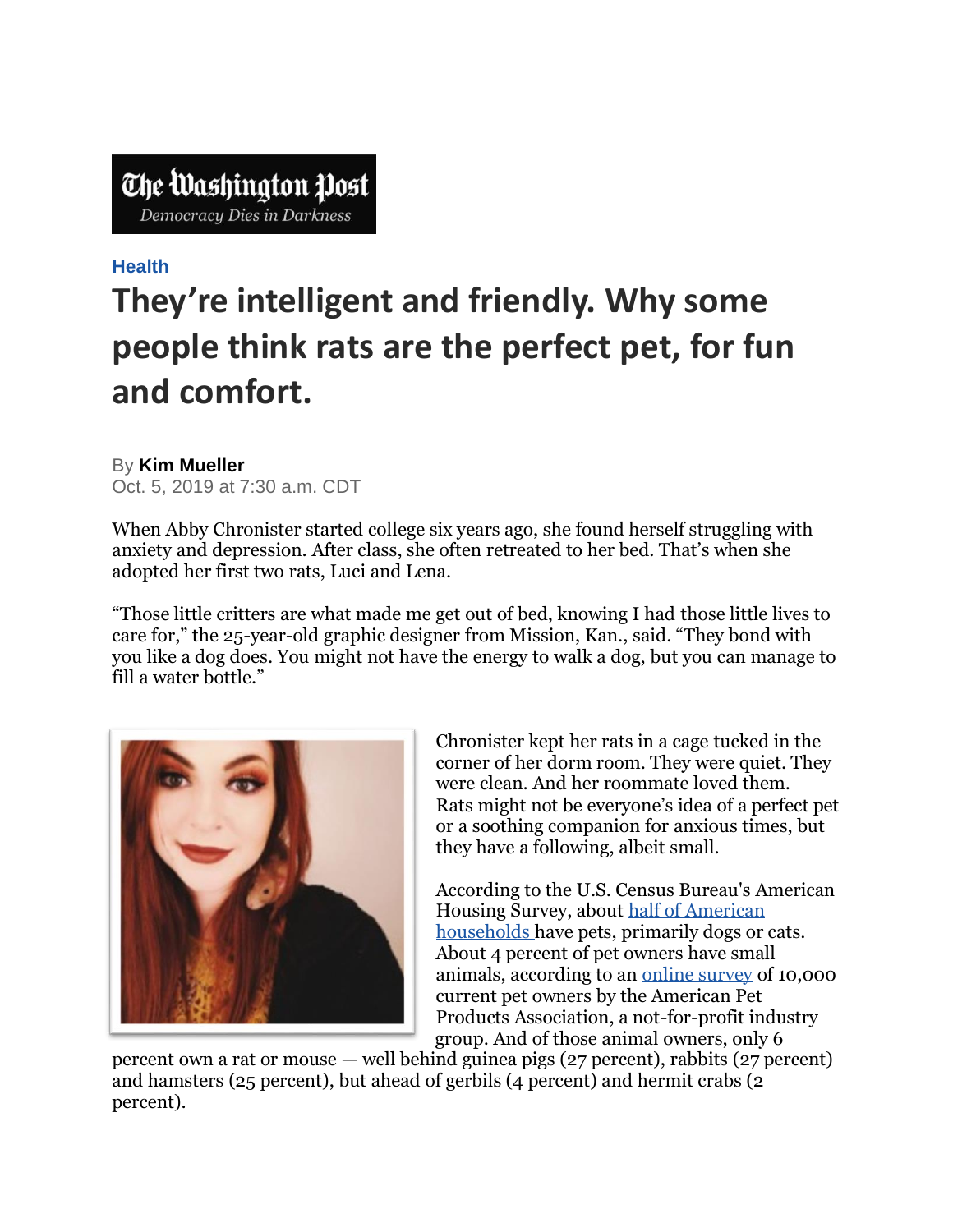Most pet rodents — such as gerbils, hamsters and guinea pigs — tend to bite, said veterinarian Cory Bassett, who specializes in exotic pet care in Overland Park, Kan. They are more antisocial and skittish because they are bred for quantity, not personality, she said.

But rats specifically bred to be pets, she said, are calm  $-$  and do not tend to bite the hand that feeds them, she said, and seem to bond emotionally with cage mates and owners.

"Rats are a misunderstood pet," Bassett said. "People think of them as vermin and pests. People who think they are a really gross pet just don't realize what they have to offer. If you are looking for a rodent pet that you are going to have a personal connection with, I would recommend a rat."

The rats sold at pet stores, used in laboratory experiments and adopted from private breeders are all [Norway rats.](https://nationalzoo.si.edu/animals/norway-rat) Despite their name, they originally come from China but now live everywhere — except Antarctica. Lab rats, which are not sold to the general public, come from a vendor's restricted genetic stock and are kept in isolated cages where they do not socialize with humans. Lab rats are not intended to be pets.

"I actually have positive feelings towards rats, but I don't want a rat as a pet," said professor Peggy Mason, a neurobiologist at the University of Chicago, who uses [rats in](https://news.uchicago.edu/story/study-finds-anti-anxiety-drug-limits-rats-empathetic-behavior)  [her anxiety and empathy studies](https://news.uchicago.edu/story/study-finds-anti-anxiety-drug-limits-rats-empathetic-behavior). "It's professional courtesy. We have a good working relationship, me and the rats. It's just not a pet relationship. Besides, my cats would do short order on the rats."

The general public primarily buys pet rats at two places: retail stores and private breeders also called ratteries. Retail stores sell rats for \$10 to \$15 that are derogatorily referred to as feeder rats because they are bought as food for reptiles or birds. Randomly bred for quantity, these rats are seldom handled.

Private breeders often buy their first rats from retail stores then selectively breed them for several generations. Called Fancy rats, these creatures are bred to be friendly and curious companions. Their price can range from \$25 to \$100 each, depending on the length of its family tree. Rats selectively bred over several generations cost more than rats bred just once.

Rat lovers tend to agree that the critters have only one major flaw: They die too soon. "They only live two to three years," Chronister said sadly, "which is one of the heartbreaking parts because they grab hold of you and they never let go." Yet, the short life span is a major selling point for parents buying a first pet for younger children who can quickly lose interest in the new family member.

Domesticated rats, like most animals kept as pets, do carry diseases. In 2017, Norway rats from 31 ratteries infected 17 people in 11 states in the first known zoonotic (spread between animals and humans) [outbreak of Seoul virus](https://www.cdc.gov/mmwr/volumes/67/wr/mm6704a5.htm) in the United States and Canada. Three people were hospitalized with the virus, which can cause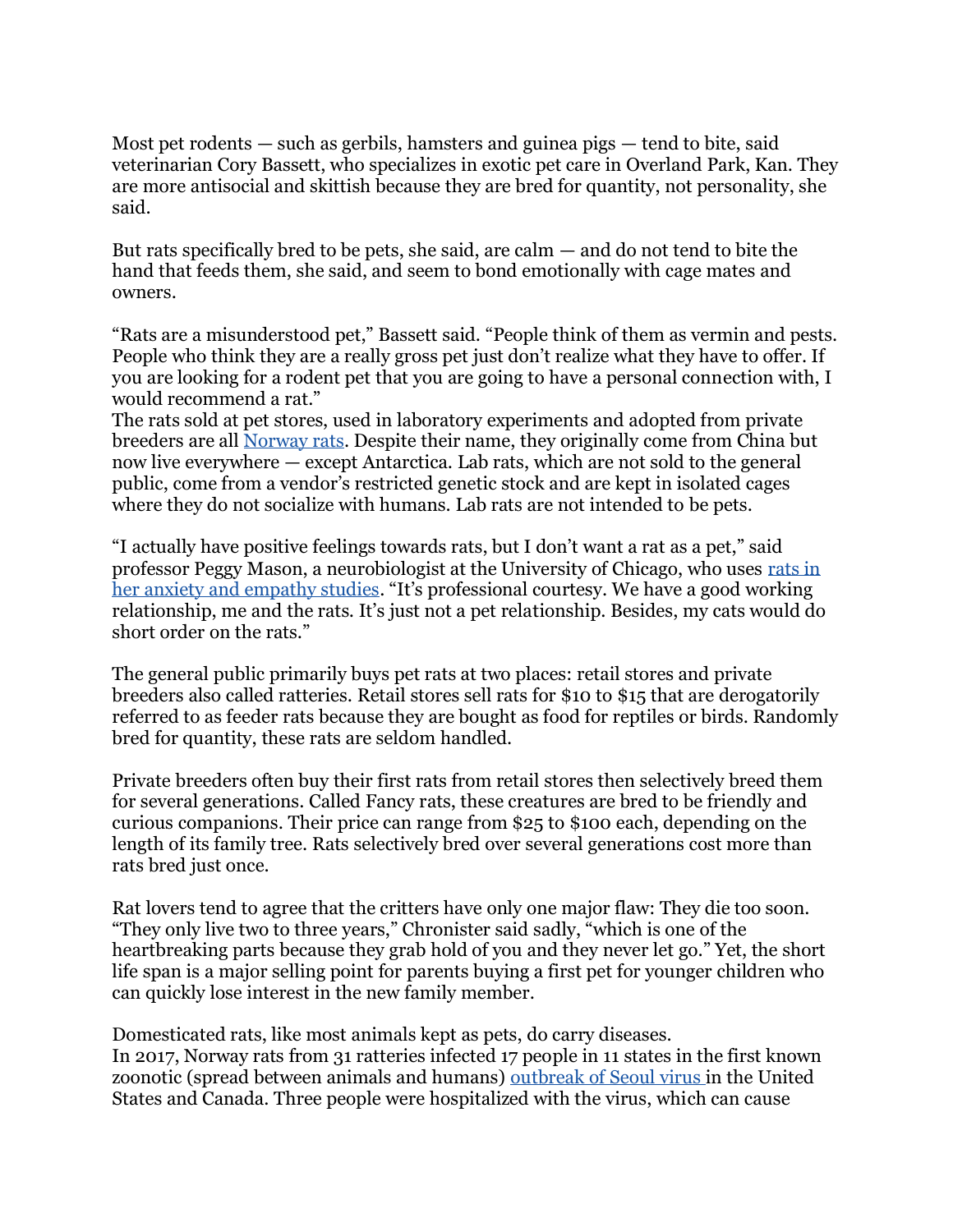health problems from mild influenza-like illness to kidney failure and death, according to the Centers for Disease Control and Prevention.

Commonly found in wild rats, Seoul virus is spread through rat urine or droppings, or from virus particles inhaled from the rats' contaminated bedding. The CDC recommends that pregnant women, children age 5 or younger and people with weakened immune systems not own rats.

One infected rattery kept cages piled on top of one another against the kitchen wall near the food and dining table, CDC epidemiologist Trevor Shoemaker said.

"We recommended depopulation: kill all your rats and start over again, but they wouldn't," he said. "They were attached to them. They all had names." Infected colonies that weren't killed were put into quarantine, Shoemaker said, and owners were given instructions for proper sanitation and ventilation.

Domesticated rats also can transmit [leptospirosis,](https://www.cdc.gov/leptospirosis/) [salmonellosis](https://www.cdc.gov/salmonella/index.html) and [rat bite fever,](https://www.cdc.gov/salmonella/index.html) according to the American Veterinary Medical Association. These diseases are considered rare, have [low mortality rates,](https://www.cdc.gov/salmonella/index.html) and also can be carried by other animals including dogs, cats, mice, guinea pigs, gerbils, ferrets, weasels, squirrels, monkeys, livestock and wild animals. Prevention measures primarily include washing hands after handling animals, avoiding animals that bite and staying out of potentially contaminated water such as floods.

The American Fancy Rat & Mouse Association (AFRMA) recommends buying domesticated, socialized rats from breeders who can provide the animal's health history, exact age and parental temperament.

"Do your homework before getting a pet rat," AFRMA President Karen Robbins said. "Some people are allergic to the bedding or urine. On rare occasions, people are allergic to the rat itself. Research the pet before buying."

Fancy rats come in seven varieties based on coat, ear and tail types: Standard (short, glossy coat), Rex (curly hair and curly whiskers), Satin (thin, long coat), Bristle coat (stiff, coarse hair), Tailless (born without a tail, similar to Manx cats), Hairless (born without a coat) and Dumbo (ears on the side rather than on top), according to AFRMA. The Dumbo rat is the most popular variety today thanks to its namesake featured in the 2019 Disney movie, Robbins said.

"A well-bred rat will be kind of like a well-bred dog," said Chronister, who now breeds rats as a hobby and owns Dumbo rats. "They will be friendly. They will be curious. And they will cuddle."

Studies suggest rats [dream](https://www.newscientist.com/article/dn27788-rats-dream-about-the-places-they-wish-to-go/) when they sleep, giggle [when tickled](https://news.nationalgeographic.com/2016/11/rats-tickling-brains-moods/) and [grind their teeth](https://science.sciencemag.org/content/354/6313/757?utm_source=SciPak%20%2528updated%2011%252F4%2529&utm_campaign=f15d0a1e73-EMAIL_CAMPAIGN_2016_11_04&utm_medium=email&utm_term=0_10c5e799a3-f15d0a1e73-126520761)  [\(called bruxing\) with pleasure when stroked](https://science.sciencemag.org/content/354/6313/757?utm_source=SciPak%20%2528updated%2011%252F4%2529&utm_campaign=f15d0a1e73-EMAIL_CAMPAIGN_2016_11_04&utm_medium=email&utm_term=0_10c5e799a3-f15d0a1e73-126520761) — similar to when cats purr. Rats are also empathetic, according to a [study](https://elifesciences.org/articles/01385) in which lab rats rescued other trapped rats who previously helped them.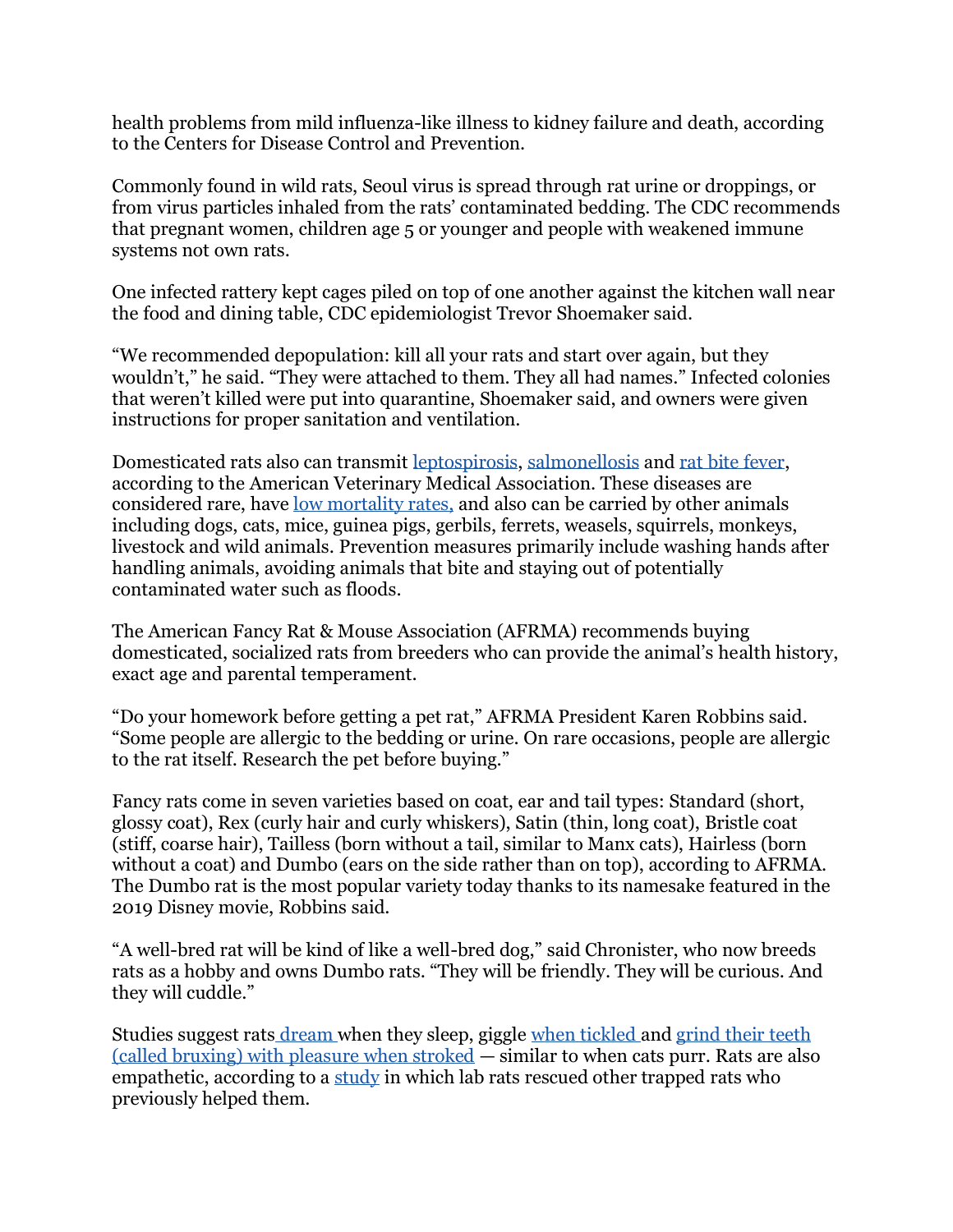"Rats will help other rats, and that is pretty amazing," said Mason, who conducted the study. "They were doing it because they not only recognized that another rat was in distress, but they actually felt that another rat was in distress."

And the animals can be litter-box trained, just like cats, said Nina Hohimer, who with her two daughters raises 36 Fancy rats in Shawnee, Kan. She simply places rat poop and a smooth river rock into a litter box inside the cage. The critters quickly catch on. They climb into the box, defecate in the litter box and urinate on the pee rock to mark their territory.

Hohimer keeps her 36 rats in her basement bedroom, safely away from her two dogs. Nine cages equipped with hammocks and toys line the wall in the small room just feet from her bed where she enjoys falling asleep to the sounds of their scurrying feet, little squeaks — and occasional squabbles.

A domestic abuse survivor, Hohimer brought her first rat home after rescuing it from an abusive owner. "The rats have helped me and my girls cope with a lot of emotional and psychological healing, The boys snuggle under our chins when we have flashbacks, anxiety issues or when we are feeling particularly sad. They help a lot with rebuilding our confidence and with quieting our nerves."

"Recovery from trauma is a long road," she said, "and I would say that it is certainly easier with these little guys helping us." Anakin, her favorite rat, crawled up her shoulder and hid behind her neck, occasionally peeking at the stranger in the room. Hohimer offered a treat to coax the critter to pose for a picture.

Like many rat owners, Hohimer has taught her pocket pets to come when called by name. Other owners have taught their rats to [fetch a ball, run an obstacle course, jump](http://www.youtube.com/watch?v=7g2rxtWu_FM)  [through hoops](http://www.youtube.com/watch?v=7g2rxtWu_FM) — even pull on a cord to raise a little flag.

When not performing tricks, the larger males enjoy perching on their owners' shoulders and snuggling against their necks. Chronister said male rats are more suitable pets for children because their large bodies are easier to hold compared with the smaller females who on average are about 30 percent lighter, and weigh about half a pound to one pound. Her biggest male rat weighed more than 1½ pounds. "He was a walrus," she said laughing. Males also are less likely to run away, she said.

Bassett said hormones are to blame for the different behaviors. Female rats, hamsters, gerbils and guinea pigs all seem to be more independent and active while the males are more interactive with humans. And castrated rats are the friendliest, she said.

Because a female rat can produce litters of [six to 12 pups every three weeks,](https://www.merckvetmanual.com/all-other-pets/rats/breeding-and-reproduction-of-rats) reputable breeders usually only sell these social animals in same-gender pairs. Bassett also encourages rat owners to neuter their pets, a procedure that can cost about \$300.